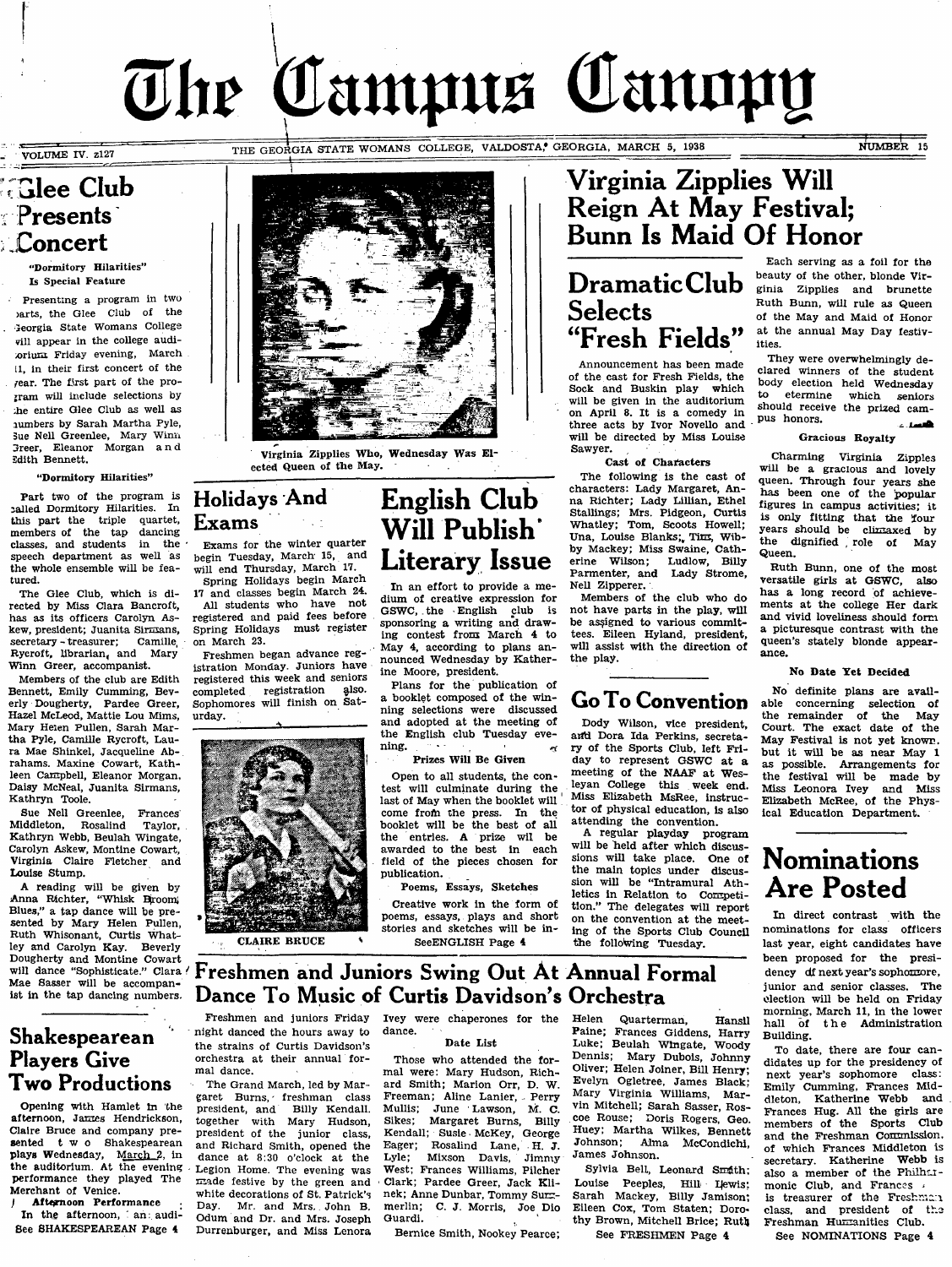# The Campus Canopy

Published Weekly by the Studerits of The Georgia State Womans College, Valdosta, Georgia.

### 1937 Member 1938 **Fasociated Collegiate Press Distributor of**

### Collegiate Digest

| the component of the component of the component of the component of the component of the component of the component of the component of the component of the component of the component of the component of the component of t |  |  |
|--------------------------------------------------------------------------------------------------------------------------------------------------------------------------------------------------------------------------------|--|--|
|                                                                                                                                                                                                                                |  |  |
|                                                                                                                                                                                                                                |  |  |
|                                                                                                                                                                                                                                |  |  |
| Ora Kate Wisenbaker  Feature Editor                                                                                                                                                                                            |  |  |
|                                                                                                                                                                                                                                |  |  |
|                                                                                                                                                                                                                                |  |  |
|                                                                                                                                                                                                                                |  |  |

- Reporters: Carolyn Folsom, Clara Mae Sasser, Eileen Cox, Lois Green, Frances Rogers, Marjie Jones, Marjorie Howard, Louise McFie, Opal Brown, Jeanette Johnson, Ruth Loughridge, Linda Summer.
- Business Staff: Dora Ida Perkins, Ruth Whisonant, Mildred Wilson, Montine Cowart, Mary Dugger, Leona Strickland, Evelyn Ogletree, Margaret Carter, Millie Weitman, Curtis Whatley, Sue Coppage, Mary Lee Rogers, Leonora Lanier.

TEENTED FOR NATIONAL ADVERTIEING BY National Advertising Service, Inc. 420 MADISON AVE, NEW YORK, N. Y.<br>Chicago - Boston - Los Argeles - Sar Francisco

# From AH

. appearances the extent to which our students appreciate the inspirational presentations which have been part of college life this quarter is exceedingly smaller than it should be. We go along from day to day consumed with our littleness and do not bother to lift our eyes for a perspective of happenings.

The more things we experience the richer our lives will be and until we are able to correlate a speaker or an artist series program with our term paper or history lesson, for example, we are not ready to take our place in society.

### MUST JUDGE AND EVALUATE

Everything we do or think is relative to a certain extent. It is our business to judge and to evaluate.

This can be accomplished only by keeping as well informed about what goes on around us as possible. After information comes evaluation, but information is essentially first.

If we sit in our rooms and write letters while a concert is being given on the campus we will not be in a position to say whether or not we like it. That childish attitude is just like a person's saying he does not like spinach if he has never tasted it.

### INTERESTING PERSONALITIES

This quarter has been filled with things that shouid enlarge our personalities, and make us like to live with ourselves more.

Summarizing, this quarter has brought the anniversary celebration with the two splendid addresses of Dr. Woolley and Dr. Thompson: the joint recital of Grace Panvini and Conrad Mayo; the Whites' lecture on Chinese Civilization; tnu series of vesper programs on "What An Inteliigent Student Should Think About Religion the exhibit of etching and lithographs; the Barrere-Britt Concertino; the inspiring talk by Mr Eyier at Student Government meeting, the Ted Shawn Dancers; the American Reportory play, and the two Shakespearean phys.

### GOOD STUDENT PROGRAMS

In addition there have been good chapel programs, forum discussions, Sunday musicals and studio recitals.

As the end of this quarter upproached, let us readve that next quarter we will get around to as many of the happenings of the campuas possible **K M .**

# Kampus Kaleidoscope s

Duncan smashes through the dining hall—have you noticed Bev's exotic eyes? ask Louise about the itinerant representative— (traveling salesman, to you)—someone should really get after the horses about their teeth —the Wiiliamis heart is light again and the pin is in its accustomed place.

Ruth wept over the pickled pussy in last Monday's lab—the campus seems to have gone quite conventional lately—what unforseen complications arose at ye formal we'd like to know? faint rumors reach us of potential June brides—Hardy, for one—

# Officials Had

. the right idea when they posted the names of candidates for offices as soon as they could be approved instead of waiting for the deadline date for nominees.

Despite the fact that some people thought posting the names early would cause a lot of dirty politicing, students, to date, seem to be frankly discussing qualifications of candidates instead of trying underhand "grape vine" means.

McIntyre was informal about dragging her date to the formal—is this the bathing beauty contest at Atlantic City, or wot?—someone says there's been a slump<br>in Ritcher's fan mail in Ritcher's fan when and if a certain junior flaunts a grey suede jacket—latest showing of smart spring styles these

Elise and Mary Jo went Athens last week end and lived to tell the tale—Daisy headed Florida-wise with a sprained ankle—boy, those dances ought to do it up right—how're your

sunny Sundays.

aesthetic ideals today?

Maybe we only noticed it because we were looking for it, but the last election seemed to us one of the cleanest yet most spirited ones we've witnessed on the campus.

Now, we need some platforms to publish and we'll be happy.

# How True

was the editor of THE WEST GEORGIAN in complacently asserting that they were indulging "a little in the well known human fallacy of patting their own backs" over their streamlining ventures. T H E WEST GEORGIAN is under the delusion that we of THE CAN-OPY and they of THE EMORY WHEEL gathered courage from THE WEST GEORGIAN'S notable success, before trying streamlining for ourselves.

A fallacy it most surely is for the "great school of Genola" to assume the title of "FIRST ON THE FIELD" of all Georgia<br>schools, in streamlining. THE schools, in streamlining.<br>CAMPUS CANOPY did CAMPUS CANOPY did not

change to this new form of newspaper makeup in the middle of the year—the change was made with the fourth edition of THE CANOPY, October 23, just after the editor had exchanged opinions concerning it at the ACP National Convention in Chicago.

From the November bulletin of the Georgia Collegiate Press Association, we quote the following statement: "THE CAMPUS CANOPY thus becomes the first college publication in Georgia to take up streamlining."

How the WEST GEORGIAN staff overlooked this fact is beyond our comprehension.—C.J.M.

# Jane Withers Practices First Aid Technique On Stuart Erwin\_\_\_\_

### By Carolyn Greene

Try It On Dog technique reversed! When Stuart Erwin suffered a cut finger on the CHECKERS set, Jane Withers begged to be allowed to officiate as first-aid nurse. With a studio nurse watching, Jane's wish was granted and she was given antiseptic and bandage to use on Erwin.

"Thanks, Jane," he said when the job was done, "but why were you so anxious to try out your bandage technique on me? Have you joined the Girl Scouts or something?"

"Oh, no," replied Jane. "I just like to do it. The practice will come in handy some day in case any of the dogs or other pets at home get hurt!" Craziest Story

The craziest story of the week

to me is the plot of I MET MY LOVE AGAIN—that story where Joan Bennett, engaged to Henry Fonda, elopes with Alan Marshall—and it takes a chance meeting years later to make her realize that she loved Fonda aii the time—The puzzle is how she couid have been so stupid so long!

### Thrill of a Lifetime

Dorothy Lamour of the dark tresses is to co-star with blond Leif Ericson (husband of Frances Farmer) in the picture THRILL OF A LIFETIME.

# Perhaps You

 $\ldots$  read as we did, some time ago that  $\mathbf x$ great many of the improvements made on the railways were accomplished by people who  $h_{\alpha\beta}$ no connection with that field of work. As well as having foresight, these people knew nothing of the technicalities of that field and were not hampered by thinking that perhaps their ideas might not work our,

"Fools rush in where angels fear to tread," and so, holding our breath, we are about to sug. gest an improvement in educational technique. We may not be right, but we have the courage to forward a suggestion.

It seems that much valuable time Is wasted In class by instructors calling on students who have not prepared the lesson. Taking a long chahce that they will not be found out, the vietims not infrequently flounder around for s suitable reply which gets neither them nor the class in general anywhere.

Whether through neglect or circumstances, students sometimes have to attend class unprepared. Some instructors accept the fact foT what it's worth, while others, horror stricken, indulge in nice bits of sarcasm or protracted reprimands. Whatever method is used, time is lost.

How do you think it would work, if when a student must attend class without having studied, she left a note signifying this on the instructor's desk? Then she would be able to get something out of the class discussion and not sit through 55 minutes of fear and trembling that her sins would find her out and she would not waste anyone's time.

Don't you think that such a system would also force the student to keep up in her work, for too many unprepared siips would, of course, invite the professor's criticism. Nevertheless, we do feel that some such arrangement is necessary.

When this author wrote an editorial on fire drills, she was immediately given the position of fire chief in her dormitory. This is not a plea for a teaching position. Such an idle thought, however, might materialize into something really worthwhile.—C.JM.

# Dear Editor

A few days ago I was talking to a Dean's List student who was very perturbed about cutting classes. She said that even though she was placed on the honor list at the end of the quarter and was automatically granted the privilege of cutting next quarter, she did not feel free to do so even when she had a good reason.

She complained that the teachers did not approve of purposely skipping classes and did not think as highly of a student nor her work when she cut.

After all, the student has earned the privilege by her outstanding record, she presumably does extra outside work, and teachers should not take her absence as a personal slam.

This problem confronts each one of the Dean's List students. What can be doyé to lessen the tension in such a situation? Sincerely,

A STUDENT.

# From An Uneasy

chair—someone ought to duck those ham actors in the Indian Ocean—A few more like that and there won't be any people believing in "the finer things of life"—Congrats to the May Queen and Maid of Honor—Dr. and Mrs. Reade trek Miamiwise—everyone seems Florida bound for some reason—Gainesville claimed campus beauts who didn't attend the formal dance—is there any good reason why the beil doesn't ring at 9:00 in the morning—it's getting to be an obsession with us—Patron Peeve of our week is Lorene Johnson—the editorial didn't fioat in—the freshmen rcaily worked on the "Western Union" posters for the dance—truly a bright idea even we admit it—dirty politics around here must have gone on a strike—Flash! Miss Greene almost sends the annual to press!—the nerve of some people and some papers! The West Georgian must want to start a fuss--final exams loom menacingly!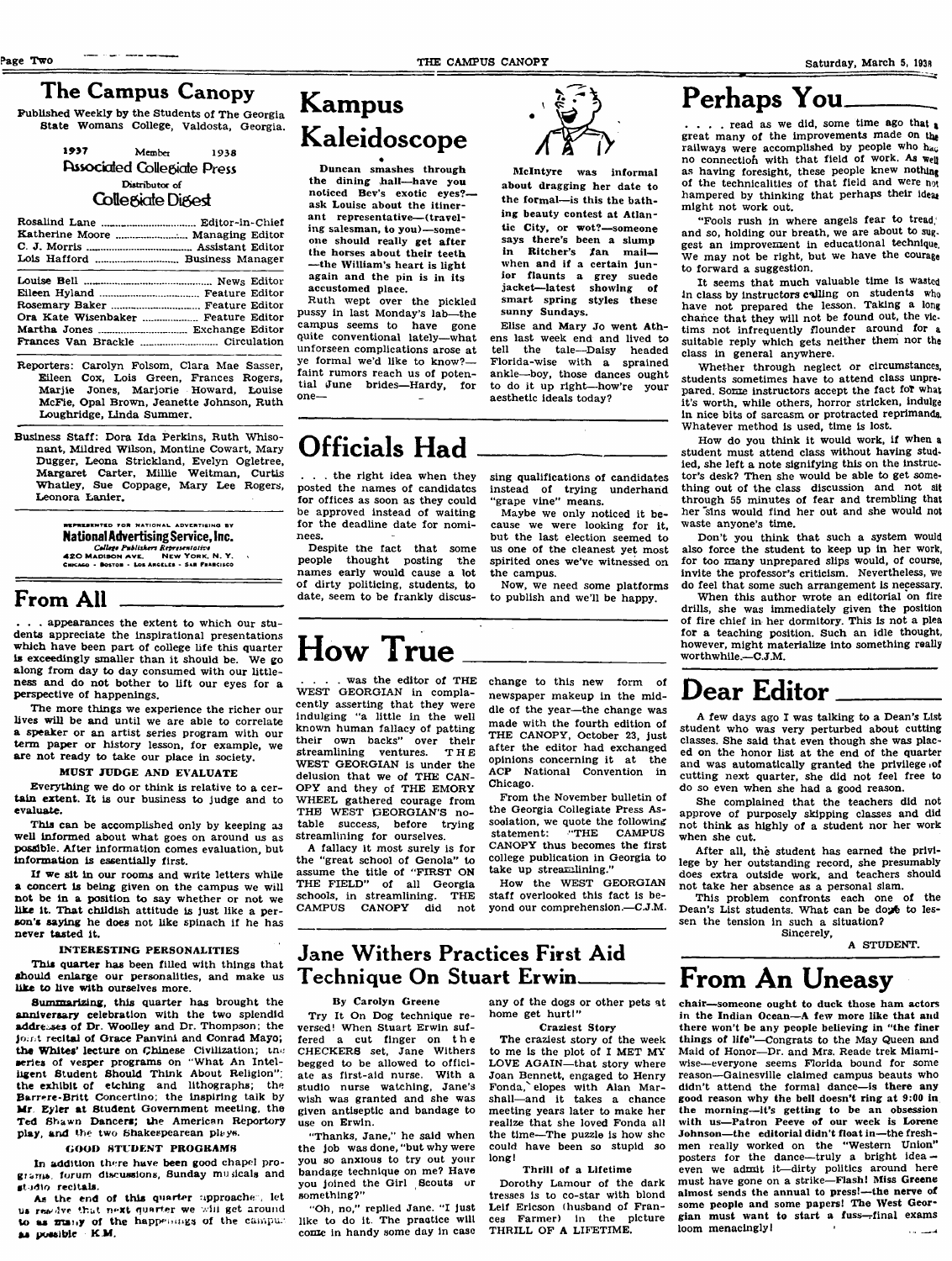# Fine Arts Members Make Trip

Fine Arts Club members left early this morning for a twoday trip to the Ravine Gardens at Palatka, and to St. Augustine, Florida.

The GSWC "tourists" will spend Saturday morning in Jacksonville; Saturday afternoon at the Azalea Gardens and will come back to St. Augustine to spend the night.

Tour of St. Augustine

Sunday will be devoted to an extensive tour of historical St. Augustine. Besides visiting famous spots, the girls plan to 'snoop" around in the small antique shops and colorful Spanish sites.

Members on the trip are Ernie Isbell, Carolyn Folsom, Ruth<br>Garbutt, Kathryn Thomason, Kathryn Thomason, Yolande Coppage, Martha Powell, Dollie Gannon, Elizabeth Wade, Eugenia Hardy, Wilmot Green, Lois Green, Miss Ruth Carpenter, club adviser, and Miss Evelyn Deariso are also in the group, as are Mrs. Jamie Carrol, Mrs. L. A. Singleton, Mrs. Paul B. Thomason and Miss Margaret Wade.

# Lambdas And<br>Kappas Share Honors

Lambdas and the Kappas shared honors in the volleyball and American ball games on Tuesday. The Lambdas easily walked away with both volleyball games, but were out ofluck with the American ball games; the Kappas came through with a score of 2-0.

Outstanding Players Outstanding players in the volleyball games were: Lambdas Margaret Abernathy, Cornelia Coker, Kathleen Campbell, Linda Summer and Katherine Mundy. Kappas: Ann Parham, Evelyn Brim, Hazel Vickers.

In American ball, the Kappa lineup was supported by Marion Smith, Ruth Reid, Sara Mackey and Lena Strickland, while the Lambdas outstanding teamsters were Dora Ida Perkins Annie Adams, Frances Hug and Martha Wilkes.

DANIEL ASHLEY PHARMACY A GOOD PLACE TO MEET WHILE SHOPPING



AMY HEM!NWAY JONES

what extent British prestige has been injured by the events that preceded Eden's reisgnation as foreign minister cannot be determined for a long while. At any rate, Hitler has an even firmer grip on Germany at the present time than he has had before and from all appearances he intends to keep it. Roosevelt is busy trying to

# DR. CHARLES G. FENWICK DR. ERNEST B. PRICE

### International Two Students Hold University Scholarship

the University System, announced last week that 162 students are enrolled in Georgia's University System on scholarship awards made possible by the State Board of Regents.

Louise Joiner, Pinehurst, Ga., and Sara Sims, Ousley, Ga., who are enrolled at this college.

year, are equivalent to tuition fees and are awarded any freshman who has. graduated from an accredited Georgia high

Regents last June authorized this scholarships to encourage the education.



# Tentative Pians Are Announced For Senior Trip

Tentative plans have been made for the anuual Senior trip which is scheduled to take place immediately after Spring Holidays. The seniors will leave either March 22 or 23, and remain in New Orleans for the remainder of the week, where they will be registered at the Roosevelt Hotel.

New Orleans has been the holiday city of the last two senior classes. Thus the campus has been steeped with eales of New Orleans and every senior ex' pects high adventure during her stay there.

Dr. and Mrs. Frank Reade will chaperone.

W. T. GRANTS CO.

"KnOwn For Values"

# Gregory Deane Plays Leading Roic In Play

Mr. Gregory Deane, playlrg the part of the queen's husband, was a complete evening's entertainment in his characterization in "The Queen's Husband," presented Thursday, February 24, by the Student Artist Series. American Repertory Theatre

The American Repertory Theatre, of which Mr, Deane is company manager as well as leading actor, gave Robert E. Sherwood's satirical comedy in a pleasing and well cast performance.

The entire supporting cast was excellent and won the approvai of the audience. Barbara Benedict who playgd the part of the queen, and Robert Oberreich, the footman, were exceptionally good.



### Situation Is Unpredictable At the present time the international situation is in such a mess that it is practically impossible to "keep up", besides anticipating coming events. To Chancellor S. V. Sanford, of

Two of the 162 students are

The scholarships are for one school with first honors.

Dr. Sanford said the Board of



of the bills were unnecessary and that there were not so many McCRORY'S 5 & 10 Cent Store  $-$ IN $-$ MEN'S—WOMEN'S AND CHIDREN'S APPAREL FRIEDLANDER'S GET ON THE BAND WAGON FOLLOW THE OTHER GIRLS FRY'S DRUG STORE  $\bullet$ Call 812 or 813 WE DELIVER  $\mathsf{ALTMAN}\cdot\mathsf{ROGERS}$   $\mathsf{MOTOR}$   $\mathsf{COMPANY}$ HUDSON — TERRAPLANE 233 EAST HILL AVENUE DEALERS—SALES and SERVICE PHONE 173 VALDOSTA, GA.

**Coca-Cota**

IN BOTTLES

DRINK



things wrong fundamentally. In his opinion, people just

OF

\*STAR\*LAUNDRY\* PHONE 54 Get EXTRA WEAR by Getting Your Clothes SANITONE DRY CLEANED

like to complain. **COMPLIMENTS** 

KENNON'S CASH DRUG STORE Prescription Druggist QUICK DELIVERY 201 N. Ashley St. Phone 803 VALDOSTA. GA.